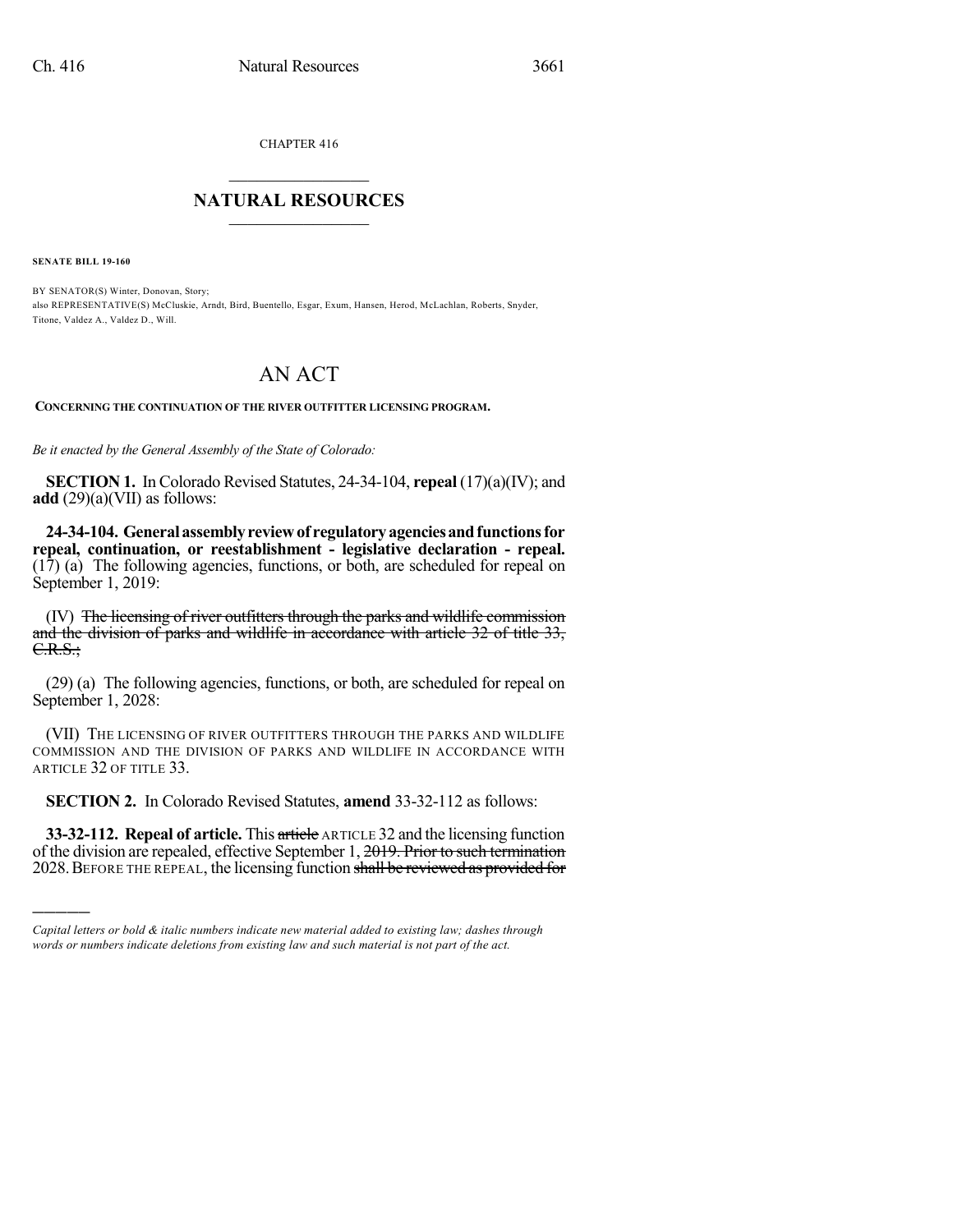in IS SCHEDULED FOR REVIEW IN ACCORDANCE WITH section 24-34-104. C.R.S.

**SECTION 3.** In Colorado Revised Statutes, 23-64-104, **amend** (1) introductory portion and  $(1)(p)$ ; and **add**  $(1)(q)$  as follows:

**23-64-104. Exemptions.** (1) The following educational institutions and educational services are exempt from the provisions of this article 64:

(p) Yoga teacher training courses, programs, and schools; AND

(q) TRAINING OF GUIDES, TRIP LEADERS, AND GUIDE INSTRUCTORS BY RIVER OUTFITTERS LICENSED PURSUANT TO SECTION 33-32-104.

**SECTION 4.** In Colorado Revised Statutes, **amend** 33-32-103 as follows:

**33-32-103. Powers and duties of the commission - rules.** (1) The commission shall promulgate rules to:

(a) Govern the licensing of river outfitters;

(b) to Regulate river outfitters, guides, trip leaders, and guide instructors;

(c) to Ensure the safety of associated river-running activities;

(d) to Establish guidelines to enable a river outfitter, guide, or trip leader to make a determination that the condition of the river constitutes a hazard to the life and safety of certain persons; and

(e) ESTABLISH INSURANCE REQUIREMENTS FOR VEHICLES USED BY RIVER OUTFITTERS; AND

(f) to Carry out the purposes of this article ARTICLE 32.

(2) The commission may promulgate rules specifically outlining the procedures to be followed by the commission and by the enforcement section of the division in the event of a death or serious injury during a regulated trip.

(3) The commission shall e-mail a notice of every proposed rule to each licensee.

(4) The commission shall adopt rules regarding:

(a) Notification to outfitters of:

(I) Certain division personnel changes within ten days of AFTER the change; and

(II) Safety training standards; and

(b) Customer and outfitter interaction training standards for division rangers who monitor regulated trips.

**SECTION 5.** In Colorado Revised Statutes, 42-4-235, **amend** (4)(a)(I); and **add**